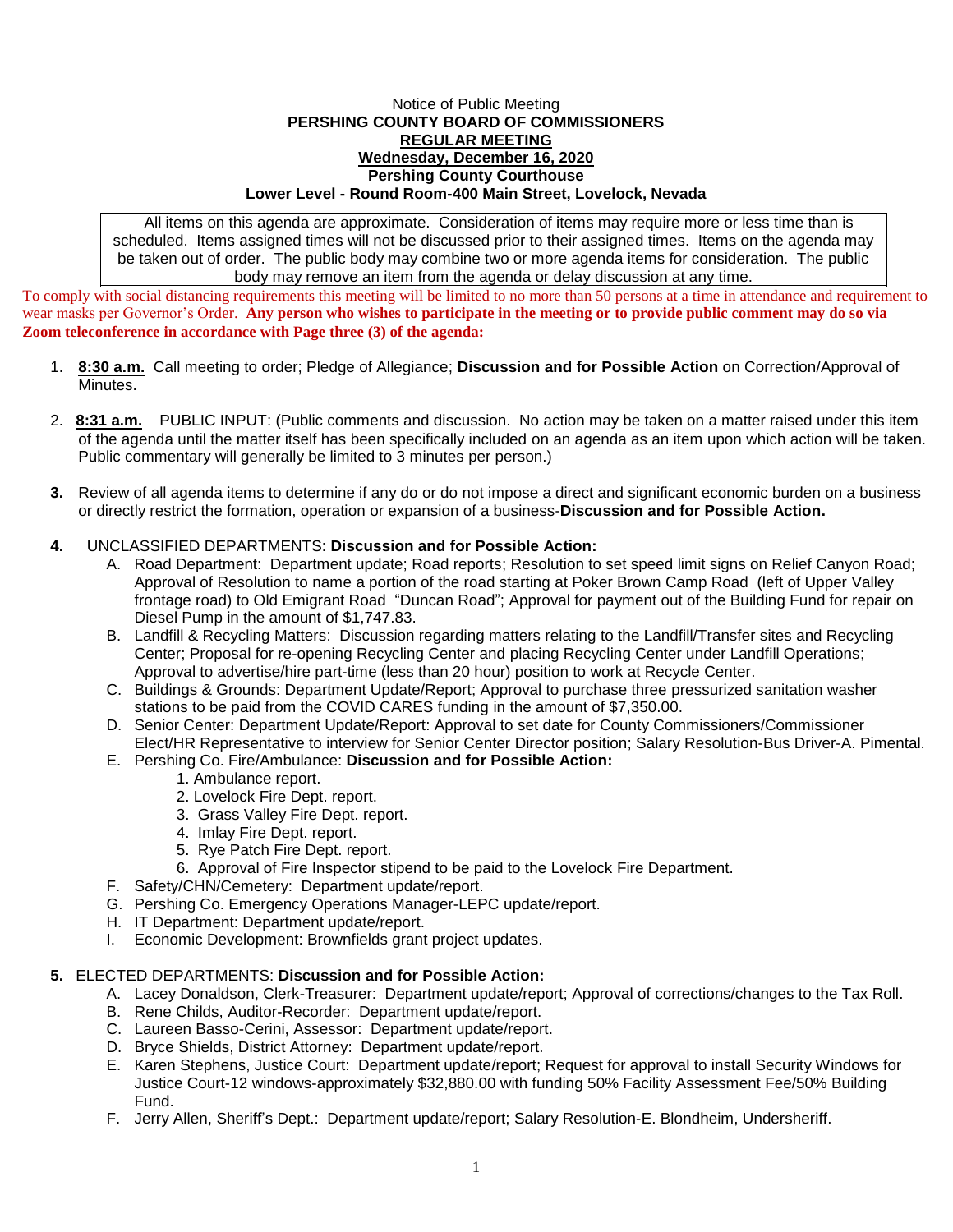- 6. Update on progress of site location, design, funding, amenities and construction of future Law Enforcement Center-**Discussion and for Possible Action**.
- 7. Grass Valley Advisory Board: Update on matters relating to the Grass Valley area.
- 8. Derby Field Airport: Update on matters relating to the Derby Field Airport.
- 9. Board Appointments: Senior Center Advisory Board; Museum Advisory Board; 911 Surcharge Advisory Committee; Airport Advisory Board; Cemetery Advisory Board; Television District Board; Weed District Board- **Discussion and for Possible Action.**
- **10.** Approval of Memorandum of Understanding (MOU) between State of Nevada Office of the Labor Commissioner and Pubic/Awarding Body-Pershing County relating to laws and regulations governing Public Works Projects and the payment of the Prevailing Wage pursuant to NRS 338.010 – **Discussion and for Possible Action**.
- 11. **10:00 a.m.** Proclamations and Awards: **Discussion and for Possible Action** (The Pershing County Board of Commissioners may make a Proclamation or present a service or other award on behalf of the County). Recess commission meeting for presentation of recognition awards to Commissioner Robert McDougal and Sherri Woodward for years of service to Pershing County.
- 12. CARES FUNDING: Update/Approval of expenditures; Update from Emergency Management relating to the COVID-19; **Discussion and for Possible Action.**
- 13. Litigation Meeting.
- 14. Report from Legal Counsel.
- 15. Report from Administrative Assistant/HR Rep.-County Commissioner's Office.
- 16. Items for future agendas- **Discussion and for Possible Action.**
- 17. Correspondence.
- 18. Matters of the Board for Discussion.

Board Member reports. Board Liaison reports. (Nevada Works, Safety, Hospital Board, Emergency Management, Cemetery, Recreation Board, WNDD, Pe. Co. Economic Dev./, Community Center, Airport Advisory Board; Museum Advisory Board, Library Board, Senior Center Advisory Board, Central Nevada Water Authority, Planning Board, Broadband Advisory Board, 911 Committee, Solid Waste Management Recycling Advisory Board, Pe. Co. Volunteer Advisory Board, T. V. Board, Frontier Coalition, Humboldt River Water Basin Authority.)

- 19. PUBLIC INPUT: (Public comments and discussion. No action may be taken on a matter raised under this item of the agenda until the matter itself has been specifically included on an agenda as an item upon which action will be taken. Public commentary will generally be limited to 3 minutes per person.)
- 20. Approval of Vouchers-**Discussion and for Possible Action**.
- 21. Recess commission meeting.
- 22. **1:00 p.m.** Approval to go into a Closed Personnel session pursuant to NRS 241.030 (1) and NRS 241.020 (c) (4) **Discussion and for possible action.**
- 23. Closed Personnel Session under NRS 241.030(1): Discussion to consider the character, alleged misconduct, professional competence or physical or mental health of James Evans, Planning and Building Director pursuant to NRS 241.020 (c) (4).
- 24. Adjourn Closed Session.
- 25. **Discussion and possible action** regarding discipline up to and including termination of James Evans, Planning and Building Director.